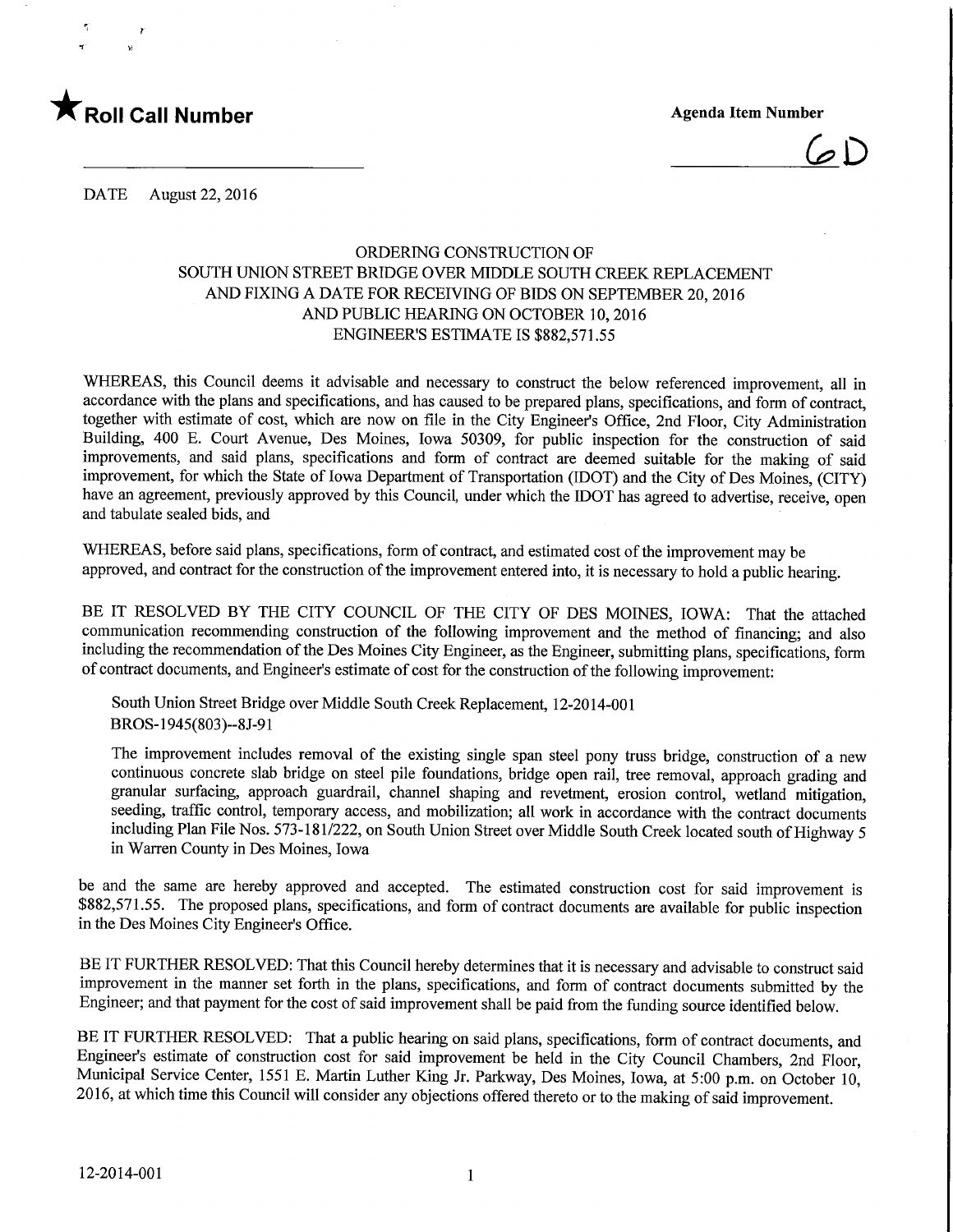

 $GD$ 

DATE August 22, 2016

BE IT FURTHER RESOLVED: That proposals will be received by the Iowa Department of Transportation, for the construction of said improvements, and the taking of bids in the manner required by law. Proposals received will be opened and tabulated by the Iowa Department of Transportation on September 20, 2016, after which the bids together with a report and recommendation of the Chief Civil Engineer, will be presented to City Council at its next meeting for action thereon.

BE IT FURTHER RESOLVED: That an appropriate Notice to Bidders for said improvement be posted, and Notice of Public Hearing for said improvement be published in the Des Moines Register, all as provided and directed by Chapter 26 and/or 314, Code of Iowa.

(City Council Communication Number  $\mathcal{G} \cdot \mathcal{G}$  attached.)

Moved by to adopt.

FORM APPROVED: FUNDS AVAILABLE

Vindo

Kathleen Vanderpool Deputy City Attorney

Daniel E. Ritter Des Moines Finance Director

Funding Source: 2016-2017 CIP, Page Bridge - 13, South Union Street Bridge over Middle South Creek, BR048, 'Being: \$706,057.24 in Federal Highway Bridge Program funds (\$ 1 ,000,000 maximum) being 80% of eligible construction costs under BROS-1945(803)-8J-77, with the remaining \$176,514.31 from BR048, Gaming Monies

| <b>COUNCIL ACTION</b>                    | <b>YEAS</b> | <b>NAYS</b> | Pass |  |                                                                                                   |  |
|------------------------------------------|-------------|-------------|------|--|---------------------------------------------------------------------------------------------------|--|
| <b>COWNIE</b>                            |             |             |      |  | <b>CERTIFICATE</b>                                                                                |  |
| <b>COLEMAN</b>                           |             |             |      |  |                                                                                                   |  |
| <b>GATTO</b>                             |             |             |      |  | I, DIANE RAUH, City Clerk of said City hereby<br>certify that at a meeting of the City Council of |  |
| <b>GRAY</b>                              |             |             |      |  |                                                                                                   |  |
| <b>HENSLEY</b>                           |             |             |      |  | said City of Des Moines, held on the above date,                                                  |  |
| <b>MOORE</b>                             |             |             |      |  | among other proceedings the above was adopted.                                                    |  |
| WESTERGAARD                              |             |             |      |  |                                                                                                   |  |
| <b>TOTAL</b>                             |             |             |      |  | IN WITNESS WHEREOF, I have hereunto set my                                                        |  |
| <b>MOTION CARRIED</b><br><b>APPROVED</b> |             |             |      |  | hand and affixed my seal the day and year first<br>above written.                                 |  |
|                                          |             |             |      |  |                                                                                                   |  |
| Mayor                                    |             |             |      |  | <b>City Clerk</b>                                                                                 |  |
|                                          |             |             |      |  |                                                                                                   |  |